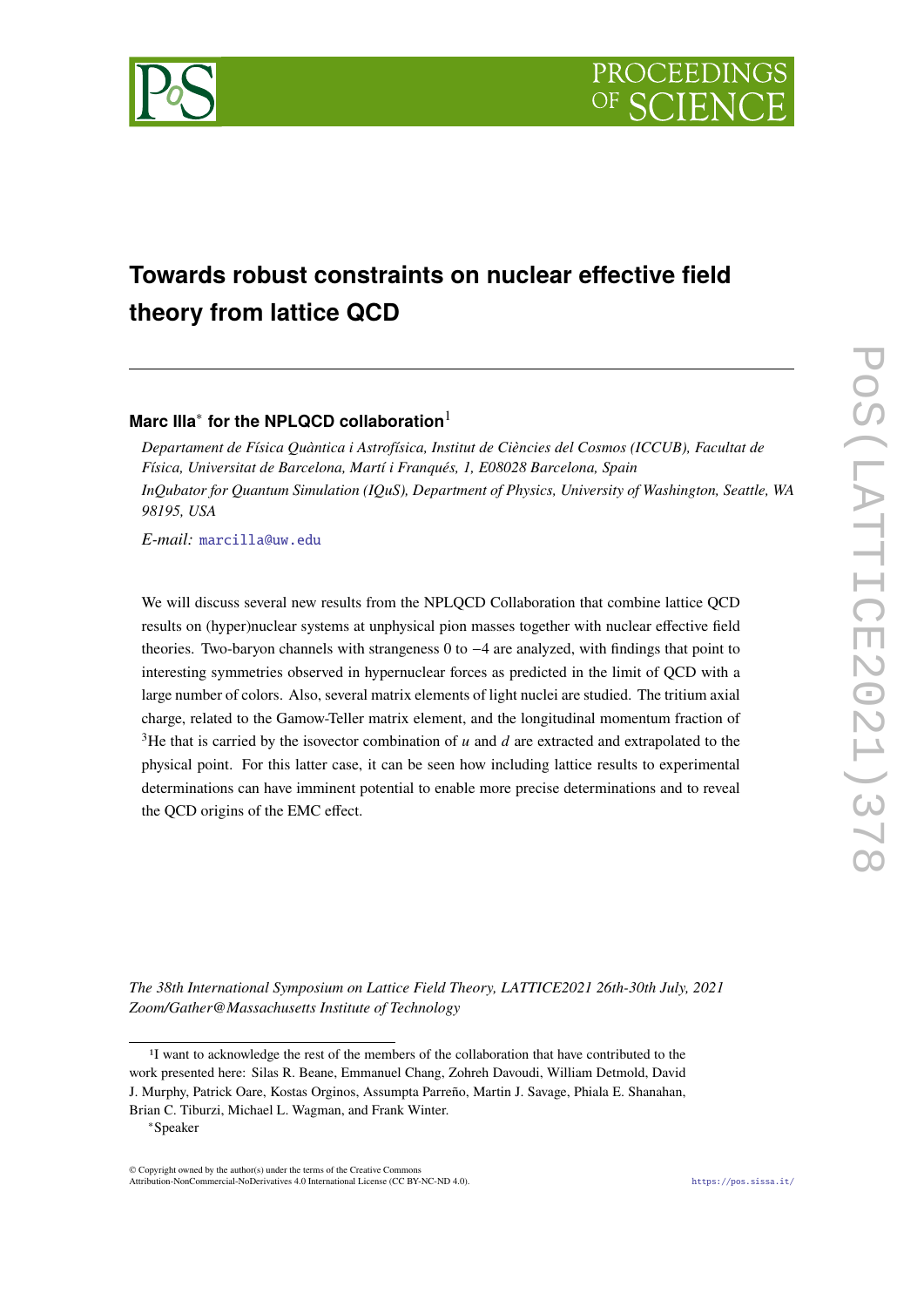#### **1. Introduction**

The understanding of nuclear physics directly from the fundamental theory, Quantum Chromodynamics (QCD), is a difficult task due to the nonperturbative nature of QCD in the low-energy regime. Several techniques are available, like the use of effective field theories (EFT) [\[1\]](#page-6-0), that require data to constrain the low-energy coefficients (LECs), historically coming from experiments, or more recently from lattice QCD.

There are several advantages to using lattice QCD. In some instances, it is very difficult or impossible to extract the information experimentally. In others, it can be used to test the Standard Model (SM) and find deviations that might signal possible extensions. In the following sections, we will discuss several new works related to these topics: the study of two octet baryons [\[2\]](#page-6-1), the calculation of the axial charge of the triton [\[3\]](#page-6-2), and the determination of the fraction of the longitudinal momentum of <sup>3</sup>He that is carried by the isovector combination of  $u$  and  $d$  quarks [\[4\]](#page-6-3).

#### **2. Baryon-baryon interactions**

A profound knowledge of the interaction between baryons, especially when strangeness is involved, is necessary to achieve a correct description of, for example, the interior of neutron stars. However, since hyperons are unstable against the weak interaction, their experimental study is very challenging. In a lattice QCD calculation one can circumvent experimental limitations by switching off the weak interaction and retaining only the strong force, allowing the hyperons to be stable.

The present study follows the extensive work performed by the NPLQCD Collaboration at the  $SU(3)$  flavor symmetric point [\[5,](#page-6-4) [6\]](#page-6-5). Here we extend the study at  $m_{\pi} \sim 450$  MeV [\[7\]](#page-6-6), where only the two-nucleon systems were studied, by including nine different channels [\[2\]](#page-6-1). Using the notation  $(2s+1, I)$ , where s is the total spin, L is the orbital momentum, J is the total angular momentum, and  $I$  is the isospin, they are

> $S = 0$ :  $NN$  ( ${}^{1}S_{0}$ ,  $I = 1$ ),  $NN$  ( ${}^{3}S_{1}$ ,  $I = 0$ ),  $S = -1$  :  $\Sigma N$  ( ${}^{1}S_{0}$ ,  $I = \frac{3}{2}$  $(\frac{3}{2}), \Sigma N(^{3}S_{1}, I = \frac{3}{2})$  $(\frac{3}{2}),$  $S = -2$ :  $\Sigma \Sigma (\frac{1}{50}, I = 2), \Xi N (\frac{3}{51}, I = 0),$  $S = -3$ :  $\Xi \Sigma (\frac{1}{50}, I = \frac{3}{2})$  $(\frac{3}{2}),$  $S = -4$ :  $\Xi \Xi$  (<sup>1</sup>S<sub>0</sub>,  $I = 1$ ),  $\Xi \Xi$  (<sup>3</sup>S<sub>1</sub>,  $I = 0$ ).

We briefly comment here on the constraints on the relevant LECs that appear in the EFT Lagrangians. We refer to Ref. [\[2\]](#page-6-1) for details on the extraction of the energy levels, phase-shifts and scattering parameters.

- Assuming  $SU(3)$  flavor symmetry [\[8,](#page-6-7) [9\]](#page-6-8), there are 6 LECs at leading order (LO)  $(c_1, \ldots, c_6)$ and 6 LECs at next-to-leading order (NLO)  $(\tilde{c}_1, \ldots, \tilde{c}_6)$  with terms that preserve  $SU(3)$  flavor symmetry, and therefore, they can be grouped into a LEC for each irreducible representation of the product of two octets  $(27, 8_s, 1, \overline{10}, 10, 8_a)$ . Additionally, at NLO, there are 12 LECs with terms that explicitly break  $SU(3)$  flavor symmetry  $(c_1^{\lambda})$  $\frac{x}{1}, \ldots, c_{12}^x$ ).
- Assuming  $SU(6)$  spin-flavor symmetry [\[10\]](#page-7-0), there are only 2 LECs, a and b, at LO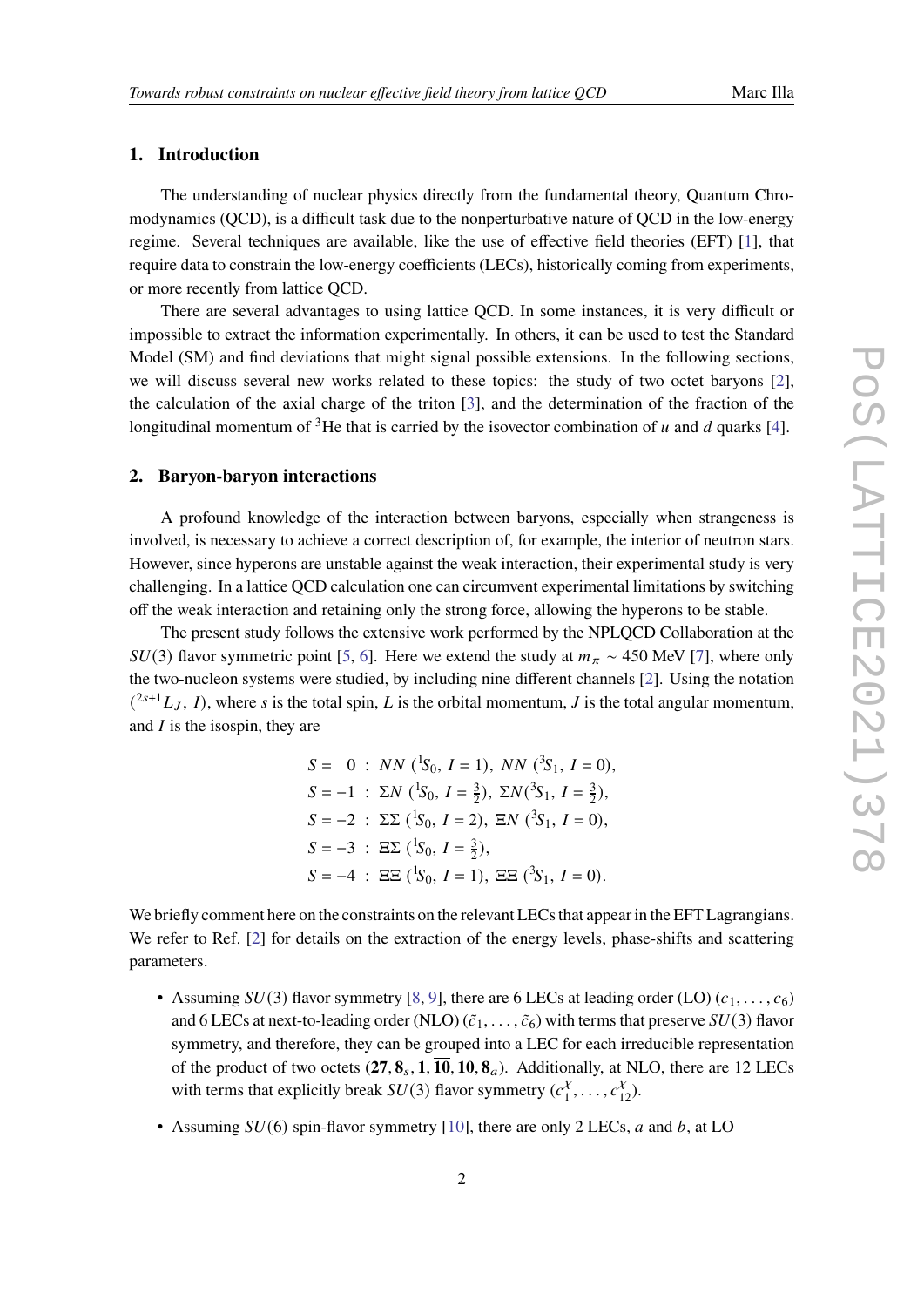

<span id="page-2-0"></span>

**Figure 1:** (i) The NLO LECs  $c_B^{\chi}$  $\chi^{\chi}_{B_1 B_2}$ , in units of  $\left[\frac{2\pi}{M_B}\right]$ , where  $M_B$  is the centroid of the octet-baryon masses, and (ii) the LO LECs  $c_i$  reconstructed from the  $SU(6)$  coefficients. The gray-circle markers denote quantities that are extracted using method I, while black-square markers show results obtained from method II.

These coefficients can be extracted by matching them to a momentum expansion of the scattering amplitude [\[10–](#page-7-0)[12\]](#page-7-1),

$$
\left[ -\frac{1}{a_{B_1 B_2}} + \mu \right]^{-1} = \frac{\overline{M}_{B_1 B_2}}{2\pi} \left( c^{(\text{irrep})} + c_{B_1 B_2}^{\chi} \right),\tag{1}
$$

where  $c^{(\text{irrep})}$  stands for the appropriate linear combinations of the  $c_i$  LECs (similarly for  $c_B^{\chi}$  $X_{B_1B_2}$   $\equiv$  $c_{\mathbf{p}}^{\chi}$  $\chi^{\chi}_{B_1B_2}(m_K^2 - m_\pi^2)$ , where  $c_B^{\chi}$  $\sum_{B_1, B_2}^{\chi}$  are linear combinations of the  $c_i^{\chi}$  $\chi_i^{\chi}$  LECs), the variable  $a_{B_1B_2}$  is the scattering length of the channel  $B_1B_2$ , and  $\overline{M}_{B_1B_2}$  is the reduced mass of that system. The renormalization scale  $\mu$  depends on the naturalness of the interactions, and here we will only show the results for the unnatural case, setting  $\mu = m_{\pi}$ . Two sets of inputs can be used to constrain the numerical values for the LECs: 1) the scattering parameters  $\{a^{-1}, r\}$  obtained from two-parameter effective range expansion fits (method I), and 2) the binding momenta can be used to compute the corresponding scattering length, related at LO by  $-a^{-1} + \kappa^{(\infty)} = 0$  (method II).

As it can be seen from the left panel (i) of Fig. [1,](#page-2-0) the symmetry breaking coefficients accessible in this work are compatible with zero, signaling that  $SU(3)$  flavor symmetry remains an approximate symmetry, although we have set the light quarks to have a different mass than the strange quark. With this result, we are able to constrain the  $SU(6)$  a and b LECs, and with those, compute all the  $SU(3)$  LO LECs, shown in the right panel (ii) of Fig. [1.](#page-2-0) The relative importance of  $c_5$  is a remnant of an accidental approximate  $SU(16)$  symmetry of  $s$ -wave two-baryon interactions that is more pronounced in the  $SU(3)$ -symmetric study with  $m_{\pi} \sim 806$  MeV in Ref. [\[5\]](#page-6-4).

#### **3. Triton axial charge**

The triton isovector axial charge is very well known experimentally, with its ratio to the proton axial charge being  $g_A^{3H}/g_A^p$  $_{A}^{p}$  = 0.9511(13) [\[13\]](#page-7-2). This deviation from unity, more pronounced in heavier nuclei, has been historically elusive to be described directly from the SM. In our recent work [\[3\]](#page-6-2), we use several ensembles with a pion mass of  $m_{\pi} \sim 450$  MeV, and with a previous determination at  $m_{\pi} \sim 806$  MeV [\[14,](#page-7-3) [15\]](#page-7-4), an extrapolation to the physical point is performed and compared to the physical value.

In order to extract the isovector axial charge, first the ground-state energy of the triton has to be computed. Three different volumes were used, and in order to extrapolate the binding energy to the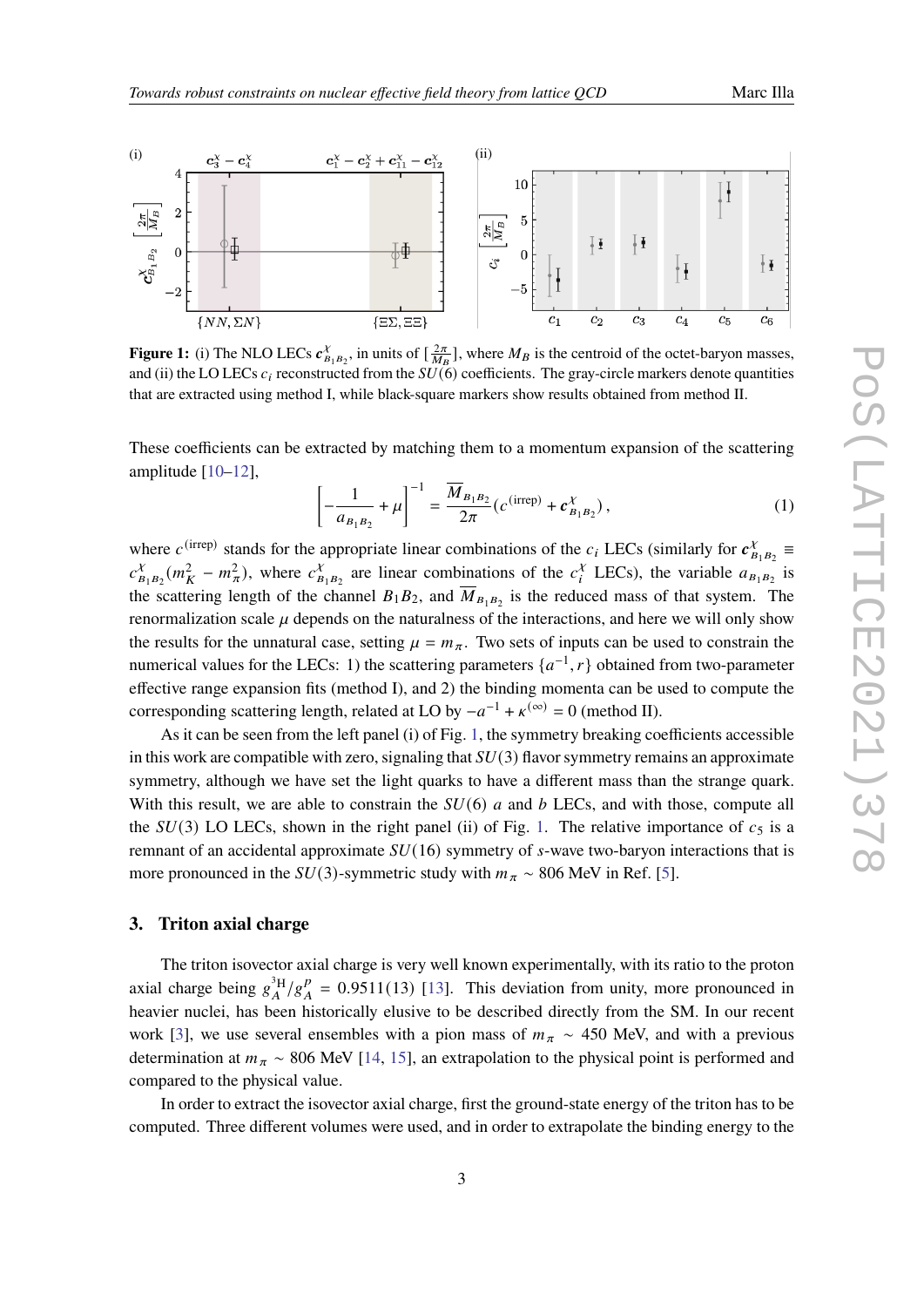<span id="page-3-0"></span>

**Figure 2:** (i) Finite-volume extrapolation of the ground-state energy of the triton (blue band) together with the deuteron (green) and dineutron (purple). (ii) Pion-mass extrapolation of the triton binding energy. (iii) Finite-volume extrapolation of the ratio of triton to proton axial charges. (iv) Pion-mass extrapolation of the ratio of triton to proton axial charges.

infinite-volume limit, since analytical forms are still not available, a numerical approach was taken using finite-volume EFTs (FVEFT) [\[16\]](#page-7-5), where the LECs of the corresponding EFT are fixed used the lattice finite-volume results. As shown in the top panels of Fig. [2,](#page-3-0) the left one (i) shows volume dependence of the ground-state energy, with the blue band obtained with the FVEFT formalism, together with the lattice points (gray), for the triton, as well as the bands for the deuteron (green) and dineutron (purple). Due to the large uncertainties in the three-body binding energy, the possibility that it is a 2+1-body system rather than a compact 3-body system is not ruled out, although unlikely, and for the rest of the discussion we assume the latter. The right panel (ii) shows the extrapolation of the binding energy to the physical pion mass using the current point at  $m_{\pi} \sim 450$  MeV together with the one with heavier quark masses, at  $m_{\pi} \sim 806$  MeV [\[6\]](#page-6-5), with two functional forms: linear (green) and quadratic (blue) in  $m_{\pi}$  The physical point is shown as the red star, together with lattice calculations at similar pion masses for comparison [\[17,](#page-7-6) [18\]](#page-7-7).

The next step is computing the matrix element  $\langle ^3H|\overline{q}\gamma_3\gamma_5\tau_3q|^3H\rangle$ , with  $\tau_a$  being a Pauli matrix in flavor space, using the background-field approach for building the required 3-point functions [\[14\]](#page-7-3). Although only one volume was used in this calculation, FVEFT can still be used to extrapolate to infinite volume [\[19\]](#page-7-8), as shown in the bottom left panel (iii) of Fig. [2.](#page-3-0) Due to the large binding energy of the system, very mild volume dependence is observed, as expected. Together with the ratio computed at  $m_{\pi} \sim 806$  MeV [\[14,](#page-7-3) [15\]](#page-7-4), an extrapolation is performed (with also linear and quadratic forms in  $m_{\pi}$ ), and the resulting value,  $g_A^{3H}/g_A^{\rho}$  $_{A}^{p}$  = 0.91<sup>+0.07</sup>, is found to be consistent with the experimental one, albeit with large uncertainties.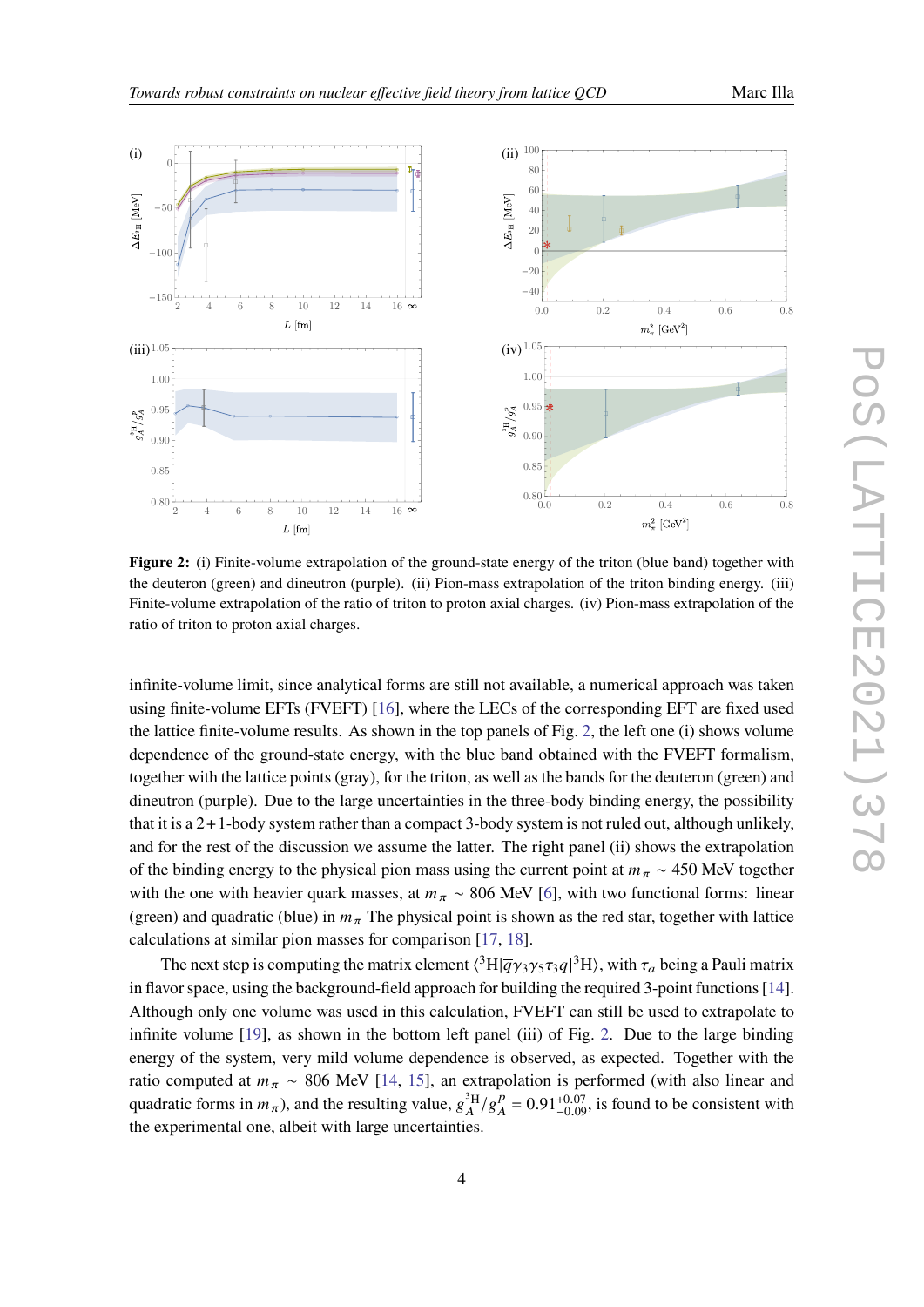<span id="page-4-0"></span>

**Figure 3:** (i) On the left, renormalized values of the isovector momentum fraction for  $h \in \{p, pp, \,^3\}$  at a scale of  $\mu = 2$  GeV, and on the right, ratios of the isovector nuclear momentum fractions to that of the constituent nucleons. (ii) The ratio of the isovector momentum fractions of <sup>3</sup>He and p determined in this work compared to constraints on the isovector and isoscalar momentum fraction ratios from the nNNPDF2.0 [\[22\]](#page-7-9) global analysis. (iii) The ratio of the isovector PDFs of  ${}^{3}$ He and p.

### **4. Momentum fraction of** <sup>3</sup>**He**

Another quantity in the few-body sector that is of interest to determine directly from QCD is the modification of the parton distribution functions (PDFs) of nuclei compared to that of the single nucleons, known as the EMC effect [\[20\]](#page-7-10). Although it is possible to determine the PDFs  $q(x)$  directly from QCD, as it has been done in the single-hadron sector, in Ref. [\[4\]](#page-6-3) we compute the first moment of the isovector quark PDFs, also known as momentum fraction,  $\langle x \rangle_{u-d} = \int_{-1}^{1} dx x [u(x) - d(x)],$ of <sup>3</sup>He for the first time at  $m_{\pi} \sim 806$  MeV, where the background field technique [\[14\]](#page-7-3) can also be applied.

The operator that we study is the twist-two operator [\[21\]](#page-7-11)  $\mathcal{T} = (\mathcal{T}_{33} - \mathcal{T}_{44})/\sqrt{2}$ , where  $\mathcal{T}_{\mu\nu}$  $\overline{q} \tau_3 \gamma_{\{\mu}} \overleftrightarrow{D}_{\nu\}} q$ , with  $D_{\mu}$  being the gauge covariant derivative and {...} indicating symmetrization and trace subtraction of the enclosed indices. The results are shown in the first panel (i) of Fig. [3](#page-4-0) for all the systems studied: proton, diproton and  ${}^{3}$ He (for the nonperturbative renormalization of this operator, see the Supplemental Material of Ref. [\[4\]](#page-6-3)).

Like in the case of the axial charge, the quantities in Ref. [\[4\]](#page-6-3) have been computed using only one single volume, but with FVEFT [\[19\]](#page-7-8), they can be extrapolated to infinite volume. Now, however, there is no additional lattice calculation to help perform the extrapolation to the physical quark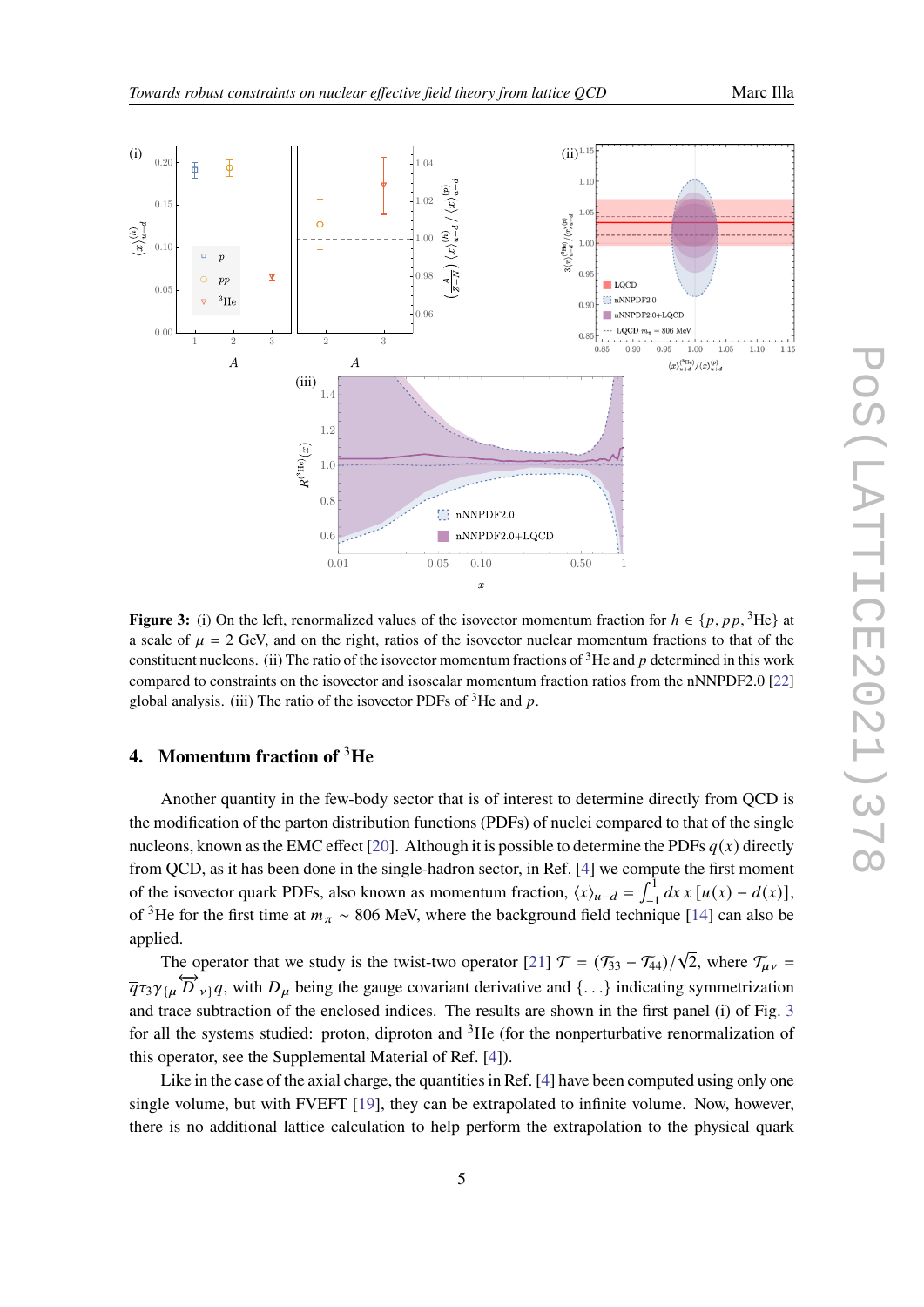masses. In order to give an estimate, the following assumption is adopted: the product of the LEC  $\alpha_{3,2}$  and nuclear factor  $G_3(^3\text{He})$  is expected to have a mild quark-mass dependence. This product can be related to the momentum fraction as [\[23\]](#page-7-12)

$$
\alpha_{3,2}G_3(^3\text{He}) = \frac{1}{3} \left( 3 \frac{\langle x \rangle_{u-d}^{(^3\text{He})}}{\langle x \rangle_{u-d}^{(p)}} - 1 \right) \langle x \rangle_{u-d}^{(p)}.
$$
 (2)

So, if  $\alpha_{3,2}\mathcal{G}_3(^3\text{He})$  is first fixed at  $m_\pi \sim 806$  MeV with the lattice results, then, the same value, together with the phenomenological value of  $\langle x \rangle_{i,j}^{(p)}$  ${}^{(p)}_{u-d}$ , can be used to extract the ratio 3 $\langle x \rangle_{u-d}^{(^{3}He)}$  $\binom{^{3} \text{He}}{u-d} / \langle x \rangle^{(p)}_{u-d}$  $u - d$ at the physical point. This is shown in the panel (ii) of Fig. [3,](#page-4-0) where the dashed lines represent the lattice result at  $m_{\pi} \sim 806$  MeV, and the red band the extrapolated value. In order to account for the unknown quark-mass dependence, an additional systematic uncertainty of the 100% value of the LEC itself is added in quadrature, resulting in a value of  $3\langle x \rangle_{n-d}^{(\text{the})}$  $\frac{(\binom{3}{1}}{u-d}/\langle x \rangle_{u-d}^{(p)}$  $\binom{(p)}{u-d} = 1.033(38).$ 

Comparing this value with the one extracted from global nuclear PDF fits using the nNNPDF2.0 framework [\[22\]](#page-7-9), shown as the blue ellipse in panel (ii) of Fig. [3,](#page-4-0) it seems we can use our lattice determination to further constrain the ratio via Bayesian reweighting [\[24\]](#page-7-13), shown as the purple ellipses (the different sizes correspond to different % values of the additional systematic uncertainty,  ${50,100,200}$ %). With the same reweighting procedure, we can also reduce the uncertainty on the  $x$ -dependent PDFs themselves, as shown in panel (iii) of Fig. [3.](#page-4-0) Therefore, even with the most conservative estimate of the uncertainty, this shows how lattice QCD calculations can help improve our knowledge of nuclear PDFs.

#### **5. Summary**

We have shown here that lattice OCD can be used to extract information of nuclear systems. and make an impact in some long-standing problems. Further work is required, reaching pion mass values closer to the physical point, using several lattice spacings to understand discretization effects, as well as understanding the discrepancies of the energies extracted with different operators [\[25\]](#page-8-0), discussed in a talk given in this conference by M. L. Wagman [\[26\]](#page-8-1).

#### **Acknowledgments**

The results presented in this manuscript were obtained using ensembles of isotropic-clover gauge-field configurations produced several years ago with resources obtained by researchers at the College of William and Mary and the Thomas Jefferson National Accelerator Facility and by the NPLQCD collaboration. Computations were performed using a College of William and Mary led XSEDE and NERSC allocation, and NPLQCD PRACE allocations on Curie and MareNostrum, on LLNL machines, on the HYAK computational infrastructure at the Univeristy of Washington, and through ALCC allocations. Calculations of propagators and their contractions were performed using computational resources provided by the Extreme Science and Engineering Discovery Environment, which is supported by National Science Foundation Grant No. OCI-1053575. This research used resources of the Oak Ridge Leadership Computing Facility at the Oak Ridge National Laboratory, which is supported by the Office of Science of the U.S. Department of Energy under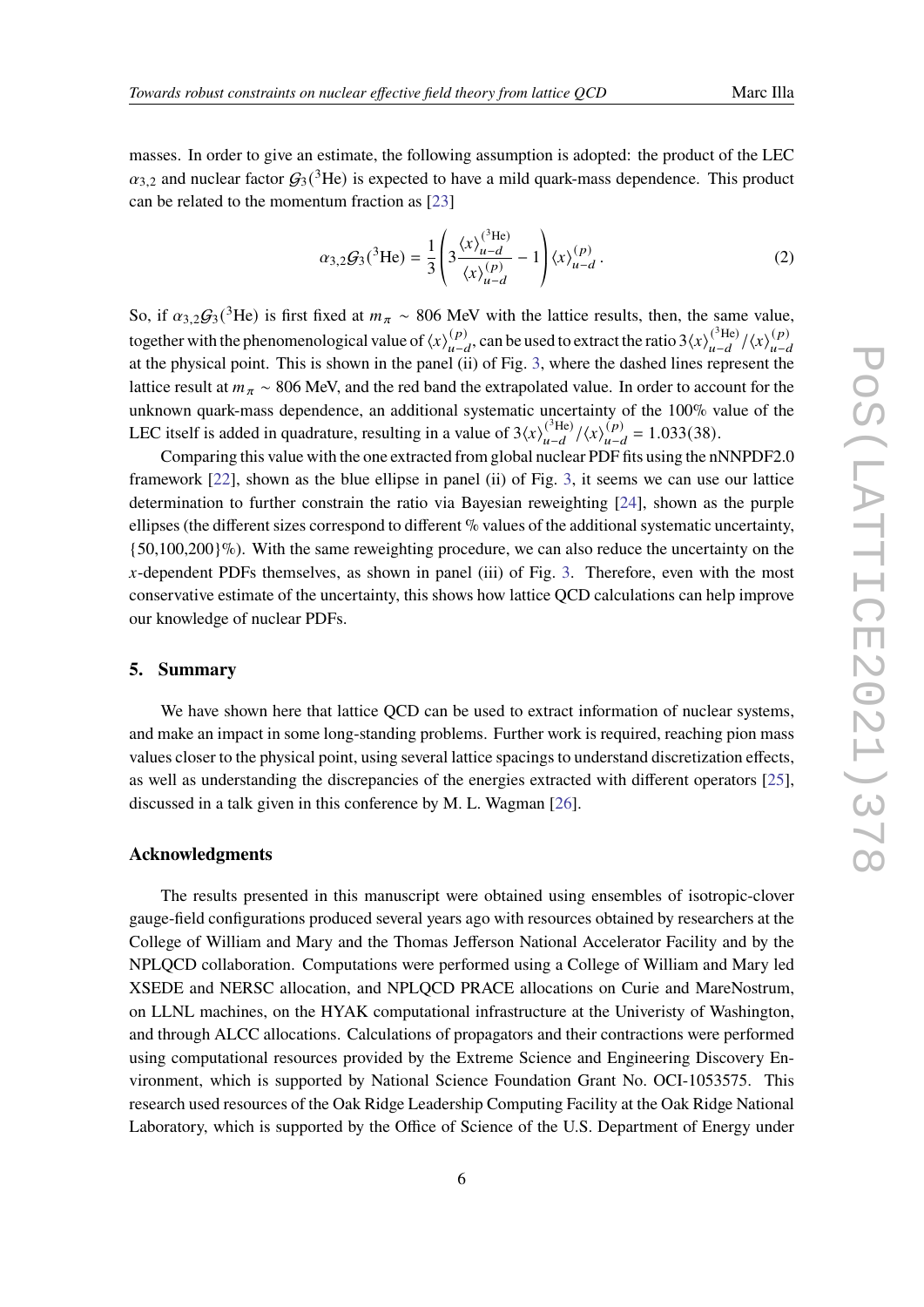Contract number DE-AC05-00OR22725, as well as facilities of the USQCD Collaboration, which are funded by the Office of Science of the U.S. Department of Energy, and the resources of the National Energy Research Scientific Computing Center (NERSC), a U.S. Department of Energy Office of Science User Facility operated under Contract No. DE-AC02-05CH11231. The authors thankfully acknowledge the computer resources at MareNostrum and the technical support provided by Barcelona Supercomputing Center (RES-FI-2019-2-0032 and RES-FI-2019-3-0024). Parts of the calculations used the Chroma [\[27\]](#page-8-2), QLua [\[28\]](#page-8-3), QUDA [\[29–](#page-8-4)[31\]](#page-8-5), QDP-JIT [\[32\]](#page-8-6) and QPhiX [\[33\]](#page-8-7) software libraries.

The author has been supported in part by the Universitat de Barcelona through the scholarship APIF, by the Spanish Ministerio de Economía y Competitividad (MINECO) under the project MDM-2014-0369 of ICCUB (Unidad de Excelencia "María de Maeztu"), by the European FEDER funds under the contract FIS2017-87534-P and by the EU STRONG-2020 project under the program H2020-INFRAIA-2018-1, grant agreement No. 824093, and in part by the U.S. Department of Energy, Office of Science, National Quantum Information Science Research Centers, Quantum Science Center, and by the U.S. Department of Energy, Office of Science, Office of Nuclear Physics, InQubator for Quantum Simulation (IQuS) through the Quantum Horizons: QIS Research and Innovation for Nuclear Science, under Award Number DOE (NP) Award DE-SC0020970.

#### **References**

- <span id="page-6-0"></span>[1] R.J. Furnstahl, H.W. Hammer and A. Schwenk, *Nuclear Structure at the Crossroads*, *[Few](https://doi.org/10.1007/s00601-021-01658-5) [Body Syst.](https://doi.org/10.1007/s00601-021-01658-5)* **62** (2021) 72 [[2107.00413](https://arxiv.org/abs/2107.00413)].
- <span id="page-6-1"></span>[2] NPLQCD collaboration, *Low-energy scattering and effective interactions of two baryons at*  $m_{\pi} \sim 450$  *MeV from lattice quantum chromodynamics, [Phys. Rev. D](https://doi.org/10.1103/PhysRevD.103.054508)* 103 (2021) 054508 [[2009.12357](https://arxiv.org/abs/2009.12357)].
- <span id="page-6-2"></span>[3] NPLQCD collaboration, *Axial charge of the triton from lattice QCD*, *[Phys. Rev. D](https://doi.org/10.1103/PhysRevD.103.074511)* **103** [\(2021\) 074511](https://doi.org/10.1103/PhysRevD.103.074511) [[2102.03805](https://arxiv.org/abs/2102.03805)].
- <span id="page-6-3"></span>[4] NPLQCD collaboration, *Lattice QCD Constraints on the Parton Distribution Functions of* <sup>3</sup>*He*, *[Phys. Rev. Lett.](https://doi.org/10.1103/PhysRevLett.126.202001)* **126** (2021) 202001 [[2009.05522](https://arxiv.org/abs/2009.05522)].
- <span id="page-6-4"></span>[5] NPLQCD collaboration, *Baryon-Baryon Interactions and Spin-Flavor Symmetry from Lattice Quantum Chromodynamics*, *[Phys. Rev. D](https://doi.org/10.1103/PhysRevD.96.114510)* **96** (2017) 114510 [[1706.06550](https://arxiv.org/abs/1706.06550)].
- <span id="page-6-5"></span>[6] NPLQCD collaboration, *Light Nuclei and Hypernuclei from Quantum Chromodynamics in the Limit of SU(3) Flavor Symmetry*, *[Phys. Rev. D](https://doi.org/10.1103/PhysRevD.87.034506)* **87** (2013) 034506 [[1206.5219](https://arxiv.org/abs/1206.5219)].
- <span id="page-6-6"></span>[7] NPLQCD collaboration, *Two nucleon systems at*  $m_{\pi} \sim 450$  MeV *from lattice QCD*, *[Phys.](https://doi.org/10.1103/PhysRevD.92.114512) Rev. D* **92** [\(2015\) 114512](https://doi.org/10.1103/PhysRevD.92.114512) [[1508.07583](https://arxiv.org/abs/1508.07583)]. [Erratum: Phys.Rev.D 102, 039903 (2020)].
- <span id="page-6-7"></span>[8] M.J. Savage and M.B. Wise, *Hyperon masses in nuclear matter*, *[Phys. Rev.](https://doi.org/10.1103/PhysRevD.53.349)* **D53** (1996) 349 [[hep-ph/9507288](https://arxiv.org/abs/hep-ph/9507288)].
- <span id="page-6-8"></span>[9] S. Petschauer and N. Kaiser, *Relativistic SU(3) chiral baryon-baryon Lagrangian up to order* 𝑞 2 , *[Nucl. Phys.](https://doi.org/10.1016/j.nuclphysa.2013.07.010)* **A916** (2013) 1 [[1305.3427](https://arxiv.org/abs/1305.3427)].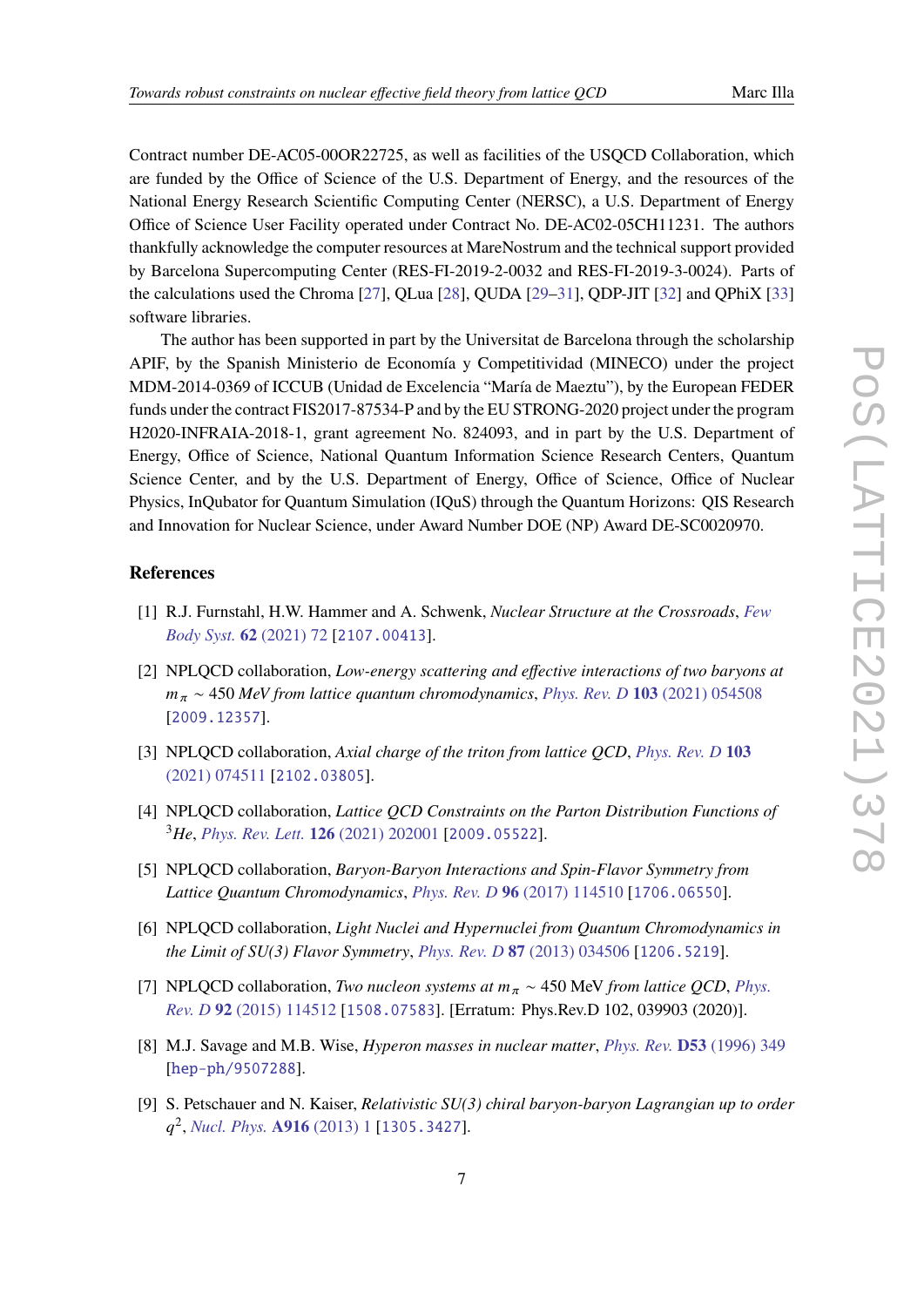- 
- <span id="page-7-0"></span>[10] D.B. Kaplan, M.J. Savage and M.B. Wise, *A New expansion for nucleon-nucleon interactions*, *[Phys. Lett.](https://doi.org/10.1016/S0370-2693(98)00210-X)* **B424** (1998) 390 [[nucl-th/9801034](https://arxiv.org/abs/nucl-th/9801034)].
- [11] D.B. Kaplan, M.J. Savage and M.B. Wise, *Two nucleon systems from effective field theory*, *[Nucl. Phys.](https://doi.org/10.1016/S0550-3213(98)00440-4)* **B534** (1998) 329 [[nucl-th/9802075](https://arxiv.org/abs/nucl-th/9802075)].
- <span id="page-7-1"></span>[12] U. van Kolck, *Effective field theory of short range forces*, *[Nucl. Phys.](https://doi.org/10.1016/S0375-9474(98)00612-5)* **A645** (1999) 273 [[nucl-th/9808007](https://arxiv.org/abs/nucl-th/9808007)].
- <span id="page-7-2"></span>[13] A. Baroni, L. Girlanda, A. Kievsky, L.E. Marcucci, R. Schiavilla and M. Viviani, *Tritium* 𝛽*-decay in chiral effective field theory*, *[Phys. Rev. C](https://doi.org/10.1103/PhysRevC.94.024003)* **94** (2016) 024003 [[1605.01620](https://arxiv.org/abs/1605.01620)]. [Erratum: Phys.Rev.C 95, 059902 (2017)].
- <span id="page-7-3"></span>[14] NPLQCD collaboration, *Proton-Proton Fusion and Tritium*  $\beta$  *Decay from Lattice Quantum Chromodynamics*, *[Phys. Rev. Lett.](https://doi.org/10.1103/PhysRevLett.119.062002)* **119** (2017) 062002 [[1610.04545](https://arxiv.org/abs/1610.04545)].
- <span id="page-7-4"></span>[15] NPLQCD collaboration, *Scalar, Axial, and Tensor Interactions of Light Nuclei from Lattice QCD*, *[Phys. Rev. Lett.](https://doi.org/10.1103/PhysRevLett.120.152002)* **120** (2018) 152002 [[1712.03221](https://arxiv.org/abs/1712.03221)].
- <span id="page-7-5"></span>[16] M. Eliyahu, B. Bazak and N. Barnea, *Extrapolating Lattice QCD Results using Effective Field Theory*, *[Phys. Rev. C](https://doi.org/10.1103/PhysRevC.102.044003)* **102** (2020) 044003 [[1912.07017](https://arxiv.org/abs/1912.07017)].
- <span id="page-7-6"></span>[17] T. Yamazaki, K.-i. Ishikawa, Y. Kuramashi and A. Ukawa, *Helium nuclei, deuteron and dineutron in 2+1 flavor lattice QCD*, *[Phys. Rev. D](https://doi.org/10.1103/PhysRevD.86.074514)* **86** (2012) 074514 [[1207.4277](https://arxiv.org/abs/1207.4277)].
- <span id="page-7-7"></span>[18] T. Yamazaki, K.-i. Ishikawa, Y. Kuramashi and A. Ukawa, *Study of quark mass dependence of binding energy for light nuclei in 2+1 flavor lattice QCD*, *[Phys. Rev. D](https://doi.org/10.1103/PhysRevD.92.014501)* **92** (2015) 014501 [[1502.04182](https://arxiv.org/abs/1502.04182)].
- <span id="page-7-8"></span>[19] W. Detmold and P.E. Shanahan, *Few-nucleon matrix elements in pionless effective field theory in a finite volume*, *[Phys. Rev. D](https://doi.org/10.1103/PhysRevD.103.074503)* **103** (2021) 074503 [[2102.04329](https://arxiv.org/abs/2102.04329)].
- <span id="page-7-10"></span>[20] EUROPEAN MUON collaboration, *The ratio of the nucleon structure functions*  $F_2^N$  *for iron and deuterium*, *[Phys. Lett. B](https://doi.org/10.1016/0370-2693(83)90437-9)* **123** (1983) 275.
- <span id="page-7-11"></span>[21] M. Göckeler, R. Horsley, E.-M. Ilgenfritz, H. Perlt, P.E.L. Rakow, G. Schierholz and A. Schiller, *Lattice operators for moments of the structure functions and their transformation under the hypercubic group*, *[Phys. Rev. D](https://doi.org/10.1103/PhysRevD.54.5705)* **54** (1996) 5705 [[hep-lat/9602029](https://arxiv.org/abs/hep-lat/9602029)].
- <span id="page-7-9"></span>[22] R. Abdul Khalek, J.J. Ethier, J. Rojo and G. van Weelden, *nNNPDF2.0: quark flavor separation in nuclei from LHC data*, *JHEP* **09** [\(2020\) 183](https://doi.org/10.1007/JHEP09(2020)183) [[2006.14629](https://arxiv.org/abs/2006.14629)].
- <span id="page-7-12"></span>[23] J.-W. Chen and W. Detmold, *Universality of the EMC effect*, *[Phys. Lett. B](https://doi.org/10.1016/j.physletb.2005.08.041)* **625** (2005) 165 [[hep-ph/0412119](https://arxiv.org/abs/hep-ph/0412119)].
- <span id="page-7-13"></span>[24] R.D. Ball, V. Bertone, F. Cerutti, L. Del Debbio, S. Forte, A. Guffanti, N.P. Hartland, J.I. Latorre, J. Rojo and M. Ubiali, *Reweighting and Unweighting of Parton Distributions and the LHC W lepton asymmetry data*, *[Nucl. Phys. B](https://doi.org/10.1016/j.nuclphysb.2011.10.018)* **855** (2012) 608 [[1108.1758](https://arxiv.org/abs/1108.1758)].